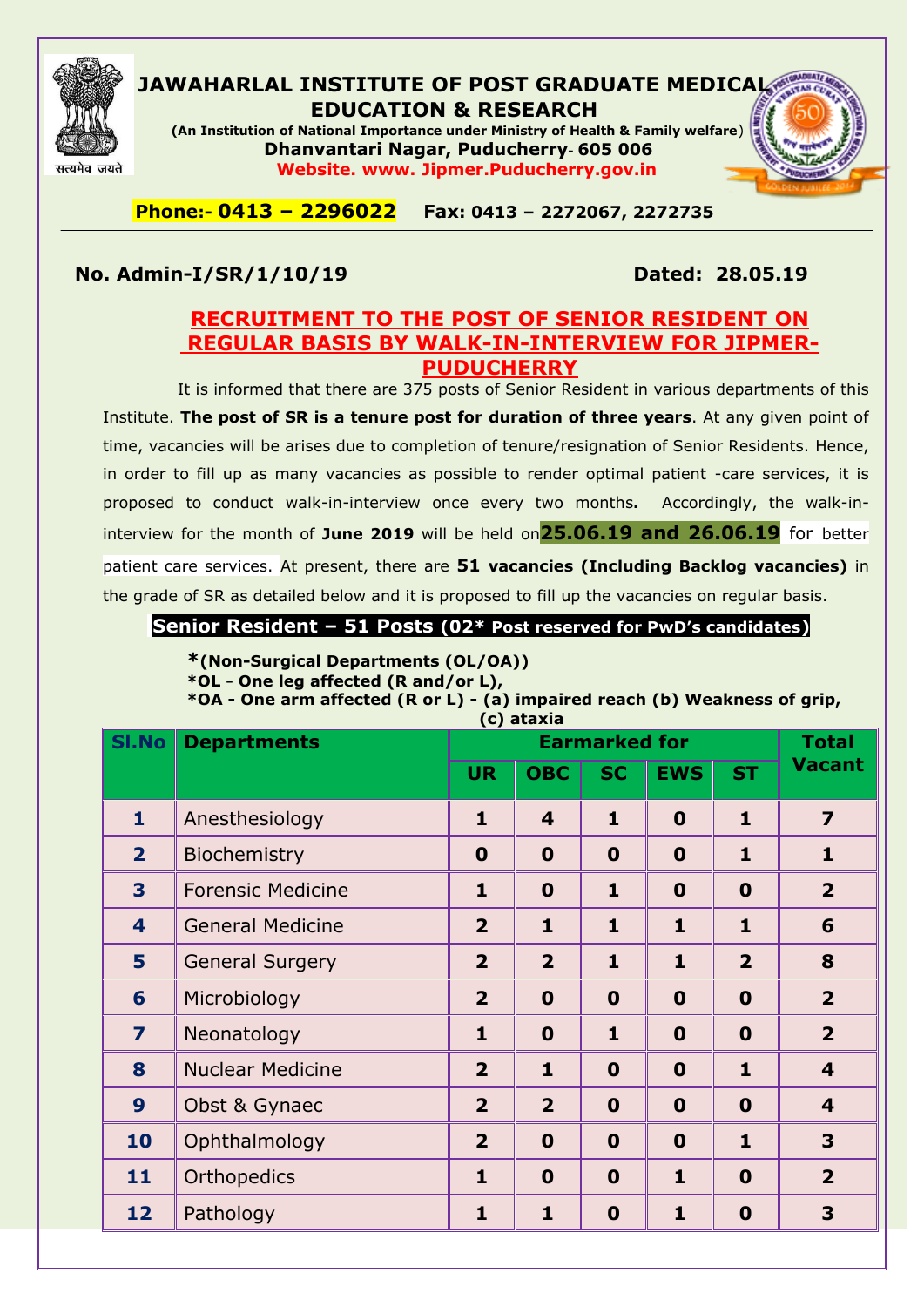| <b>SI.No</b> | <b>Departments</b>        | <b>UR</b>        | <b>OBC</b>  | <b>SC</b>   | <b>EWS</b>       | <b>ST</b>    | <b>TOTAL</b> |
|--------------|---------------------------|------------------|-------------|-------------|------------------|--------------|--------------|
| 13           | Pediatrics                | 1                | $\mathbf 0$ | $\bf{0}$    | $\bf{0}$         | $\bf{0}$     |              |
| 14           | Pharmacology              | 1                | $\mathbf 0$ | $\bf{0}$    | $\boldsymbol{0}$ | $\mathbf 0$  |              |
| 15           | Physiology                | $\boldsymbol{0}$ | $\mathbf 0$ | $\mathbf 0$ | $\bf{0}$         | 1            | 1            |
| 16           | <b>P &amp; S.M</b>        | 1                | $\bf{0}$    | $\mathbf 0$ | $\bf{0}$         | $\mathbf 0$  | 1            |
| $17$         | Psychiatry                | $\boldsymbol{0}$ | $\mathbf 0$ | $\bf{0}$    | $\bf{0}$         | $\mathbf{1}$ | 1            |
| 18           | <b>Pulmonary Medicine</b> | $\boldsymbol{0}$ | $\mathbf 0$ | $\bf{0}$    | $\bf{0}$         | $\mathbf{1}$ | 1            |
| 19           | Radiotherapy              | $\boldsymbol{0}$ | $\mathbf 0$ | $\bf{0}$    | $\bf{0}$         | 1            | 1            |
|              | <b>TOTAL</b>              | 20               | 11          | 5           | 4                | 11           | $51*$        |

**\*Includes backlog vacancies also in the SC/ST/OBC categories.**

### **ESSENTIAL QUALIFICATIONS**:-

#### **A MCI recognized postgraduate Medical degree viz. MD/MS/DNB in the respective discipline from a recognized University/Institute.**

Candidates with DM/M.Ch. in concerned specialty will be preferred in respective departments as applicable.

**Note:- If candidates i.e., MD/MS/DNB are not available/eligible in any particular specialty, those who are having 02 years recognized Post Graduate Diploma after M.B.B.S in the concerned specialty can be considered.**

**Age Limit for appointment as Senior Residents:-**

**Not exceeding 37 years for those having Post Graduate qualification.**

 **Not exceeding 39 years for those having DM/MCh degree qualification.**

Age Relaxable for Scheduled Caste, Scheduled Tribe candidate up to a maximum period of five (5) years, for OBC candidates up to a maximum period of three (3) years.

In case of Persons with Disabilities (PWD"s), age relaxation upto a maximum period of ten (10) years for General Category, Thirteen (13) years for OBC category and fifteen (15) years for SC/ST category candidates.

Persons suffering from not less than 40% of relevant disability shall alone be eligible for reservation, fees exemption and age relaxation

#### **Indian Nationals only need apply.**

**: 2:**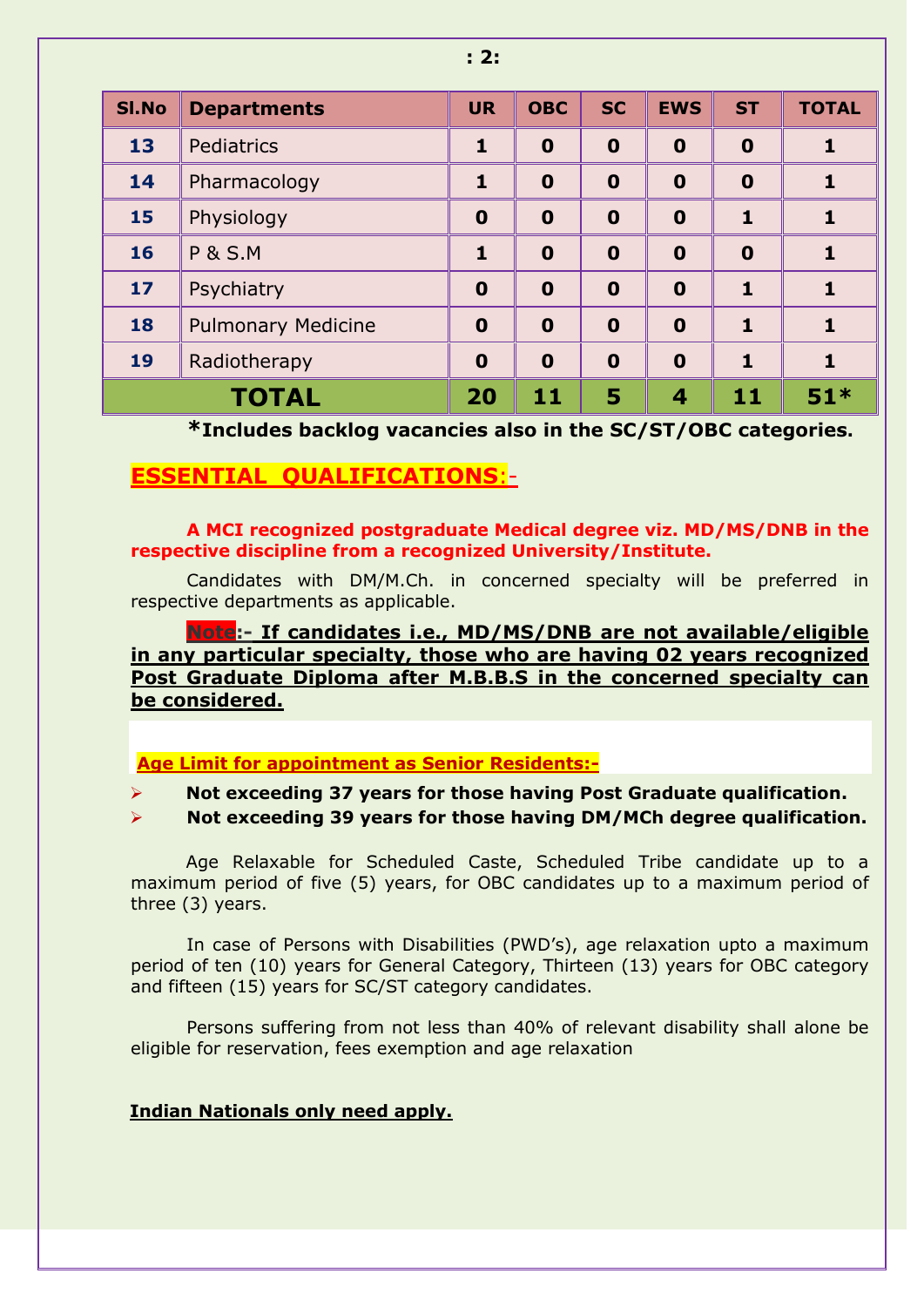### **NOTE:-**

**1.** The age relaxation will be given to the candidates as per Govt. of India's Rules.

**2.** The above vacancies are provisional and subject to variation. The Competent authority reserves the right to vary the vacancies including reserved vacancies as per the Govt. of India rules/circulars and requirements. **The reservation will be followed as per Government of India Rules.**

**3.** Must not have completed 03 years Senior Residency under Residency Scheme in any recognized institute including regular or Ad-hoc basis.

**4. The vacancy position may be revised / changed, as per requirement hence candidates are advised to visit Institute website regularly.**

#### **FOR PERSONS WITH DISABILITY CATEGORY:**

Two (2) posts from amongst the posts of Senior Residents in the departments other than the surgical departments viz 1. **General Surgery 2. Orthopedics 3.Obst & Gynec 4. Ophthalmology** are meant for Persons with Disabilities category (OA/OL).

A total of Two (2) posts under different categories are reserved under 4% quota of Persons with Disability category and the candidates will be adjusted against the vacancy of respective categories of SC/ST/OBC/EWS/Unreserved, as the case may be.

The persons who suffer from not less than 40% of disability will only be eligible for the benefit of reservation and other relaxations as permissible under the rules. The applicant must have a valid Disability Certificate issued by the competent authority i.e. Medical Board duly constituted by the Central or the State Government. Certificate issued by the Medical Practitioner, Hospital or any other Institution will not be considered. The physically disability of finally selected candidates would be ascertained by a Medical Board of JIPMER specifically constituted for this purpose.

The candidates applying under the category "Persons With Disabilities" for the above said posts are exempted for payment of any application fee.

#### **PAY SCALES:-**

The candidates with Postgraduate Medical Degree recognized by the Medical Council of India will be paid **B/Pay Rs**.**67700/ (Level -11 and Cell-1) (**Revised) and other usual allowances per month in the first year of his/her residency. (**Total Rs.1, 10,000**/-approximately)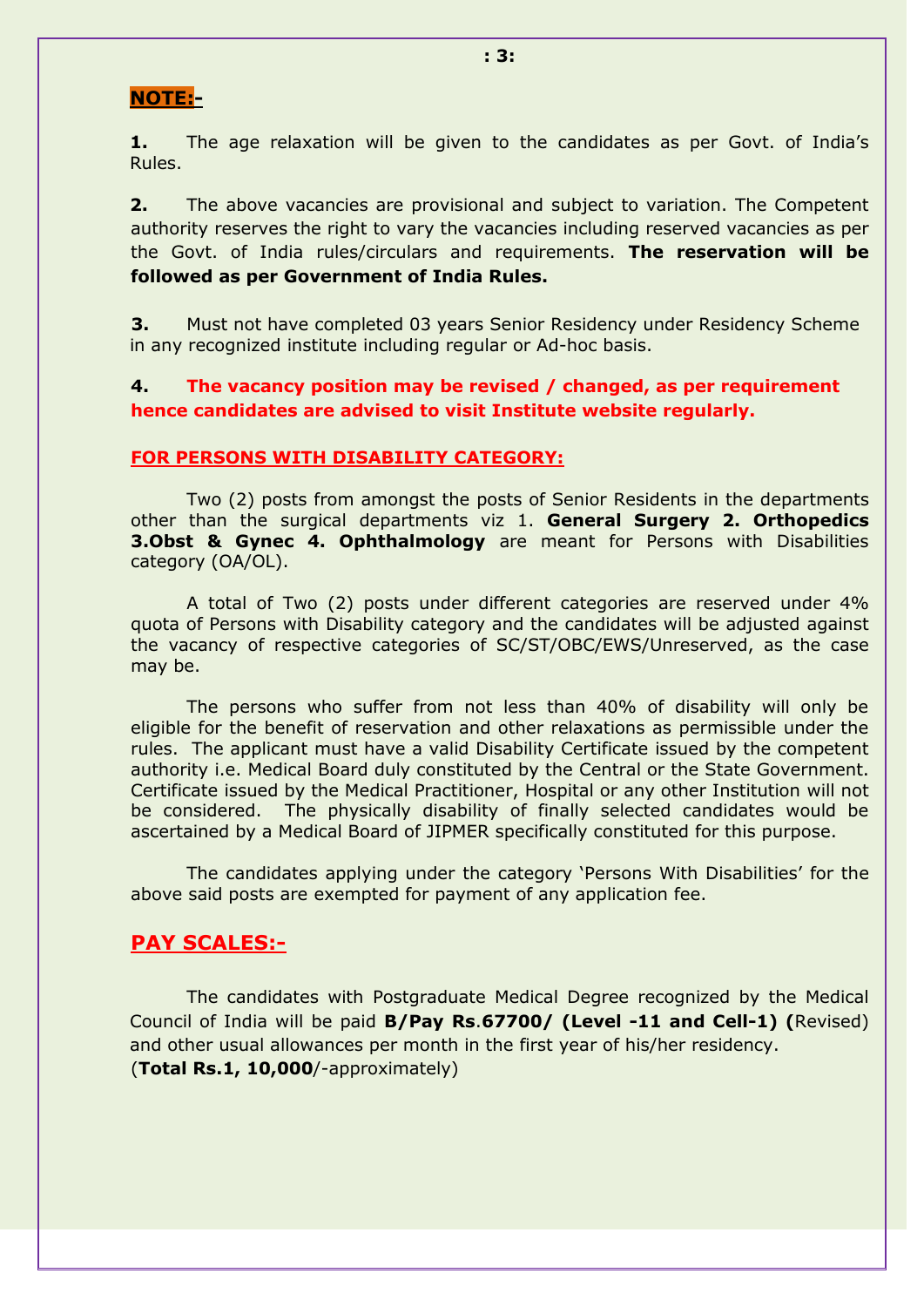Selection of candidates will be based on written test followed by Personal Interview on the same day. The **schedule of Written test/Interview** for the above mentioned departments are as below:-

| SI.No                   | <b>Department</b>         | <b>Vacancies</b>        | <b>Date &amp; Place of</b><br>written test |
|-------------------------|---------------------------|-------------------------|--------------------------------------------|
| $\mathbf{1}$            | Anesthesiology            | $\overline{z}$          |                                            |
| $\overline{2}$          | <b>Biochemistry</b>       | $\mathbf{1}$            |                                            |
| $\overline{\mathbf{3}}$ | <b>Forensic Medicine</b>  | $\overline{2}$          | <b>Srl.No.01 to 10</b>                     |
| $\overline{\mathbf{4}}$ | <b>General Medicine</b>   | 6                       | 25.06.19                                   |
| 5                       | Microbiology              | $\overline{2}$          |                                            |
| 6                       | Neonatology               | $\overline{2}$          | <b>INNOVATION</b>                          |
| $\overline{7}$          | <b>Nuclear Medicine</b>   | $\overline{\mathbf{4}}$ | <b>CENTER</b>                              |
| 8                       | Obst & Gynaec             | $\overline{\mathbf{4}}$ |                                            |
| 9                       | Ophthalmology             | 3                       |                                            |
| 10                      | <b>P &amp; S.M</b>        | $\mathbf{1}$            |                                            |
| 11                      | <b>General Surgery</b>    | 8                       |                                            |
| 12                      | Orthopedics               | $\overline{2}$          | <b>Srl.No.11 to 19</b>                     |
| 13                      | Pathology                 | 3                       |                                            |
| 14                      | Pediatrics                | $\mathbf{1}$            | 26.06.19                                   |
| 15                      | Pharmacology              | $\mathbf{1}$            | <b>INNOVATION</b>                          |
| 16                      | Physiology                | $\mathbf{1}$            | <b>CENTER</b>                              |
| 17                      | Psychiatry                | $\mathbf{1}$            |                                            |
| 18                      | <b>Pulmonary Medicine</b> | $\mathbf{1}$            |                                            |
| 19                      | Radiotherapy              | $\mathbf{1}$            |                                            |
|                         | <b>TOTAL</b>              | 51                      |                                            |

 Interested and eligible candidates may attend the Written test and Interview to be held at **08.30.A.M** on **25.06.19 and 26.06.19** at **Innovation Center, Ground Floor, Admin Block, JIPMER, Puducherry-06**, **as per above schedule** along with **i)**  filled in application & Bio-Data in the prescribed format (appended) **ii) the following certificates in original** and an Self-attested copy thereof and **iii)** copy of the printout of **fees paid through online.** No fee is required to be payable by **Persons with Disabilities (PwD's)** candidates.

**-4-**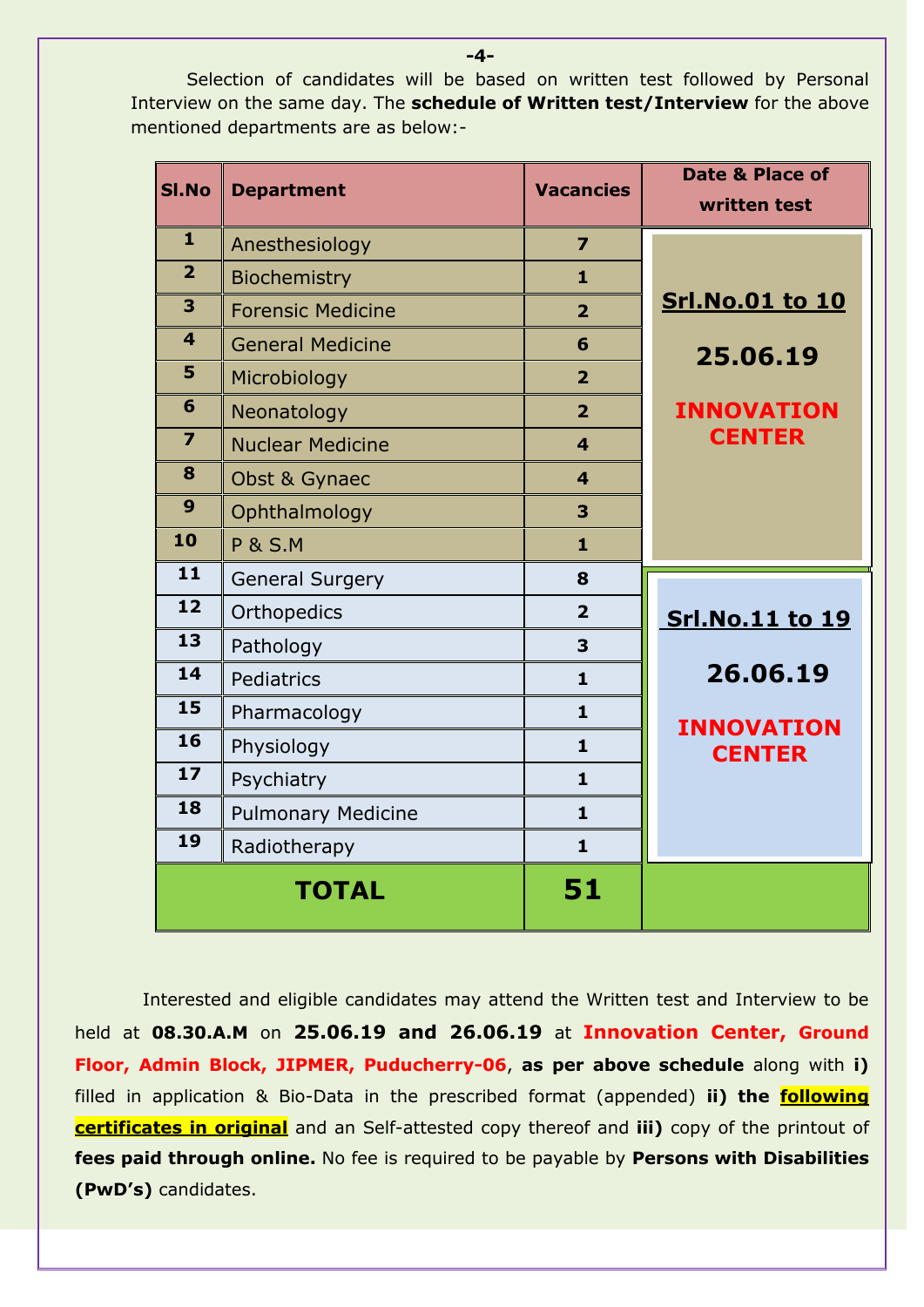- **01.** Age proof certificate (Birth certificate/10<sup>th</sup>/12<sup>th</sup> Mark sheet)
- **02**. MBBS Provisional/Degree certificate
- **03**. DM/M.Ch/MD/MS/DNB/P.G. Diploma (Degree/Provisional Certificate)
- **04**. Medical Council Registration Certificate (MBBS, MD/MS/DNB/DM/M.Ch)
- **05**. Internship Completion Certificate.

**06**. Conduct and Character certificate from the Institution/College where he/she completed his/her PG study.

#### **07.** Identify certificate **as per Annexure -III**

**08.** Residence certificate issued by Revenue authority not below the rank of Tahsildhar/Dy.Tahsildhar or Aadhar card/voter ID/Passport.

**09.** SC/ST certificate and latest OBC (Non-Creamy Layer) Certificate (**format appended**) issued by the Revenue Officer not below the rank of Thasildar/ Dy Thasildar if he/she belongs to SC/ST/OBC category. In case the certificate is in regional language, the English version of the certificate duly attested by a Gazetted Officer is also to be furnished.

**10.** OBC (NCL) certificate must be in the format as mentioned in the annexure. Certificate to be produce at the time of interview should not be older than one year on date of interview.

11. The candidates who are in service in any Govt. Hospital /Institutions are required to submit **"No objection Certificate"** from the present employer.

**12.** Reservation for Economically Weaker Sections (EWSs) shall be applicable as per Govt. of India policy Office Memorandum No. 36039/1/2019-Estt (Res) DoPT dated 19**th**January 2019 and 31**st** January 2019.

EWSs Candidates will attach certificate issued by the competent authority in the form prescribed as per **annexure II.**

#### **DETAILS OF APPLICATIONS FEES:-**

**Rs. 500**/- for General (UR), OBC & EWS category **Rs. 250**/- for SC/ST category and **PWD's – NIL**

#### **Kindly note that in addition to the application fee service charge for making online payment will be deducted as per the norms of Bank**.

The application fee **once remitted will not be refunded at any circumstances.**

Application Fee is exempted in case of candidates applying under **PWD category.**

**II. MODE OF PAYMENT (Only Online payment through SBI collect):** 

 *Kindly go through the detailed advertisement making online application fee payment.*

**No other mode of payment (DD/Cheque/MO/IPO/CRF/Cash etc) will be entertained.**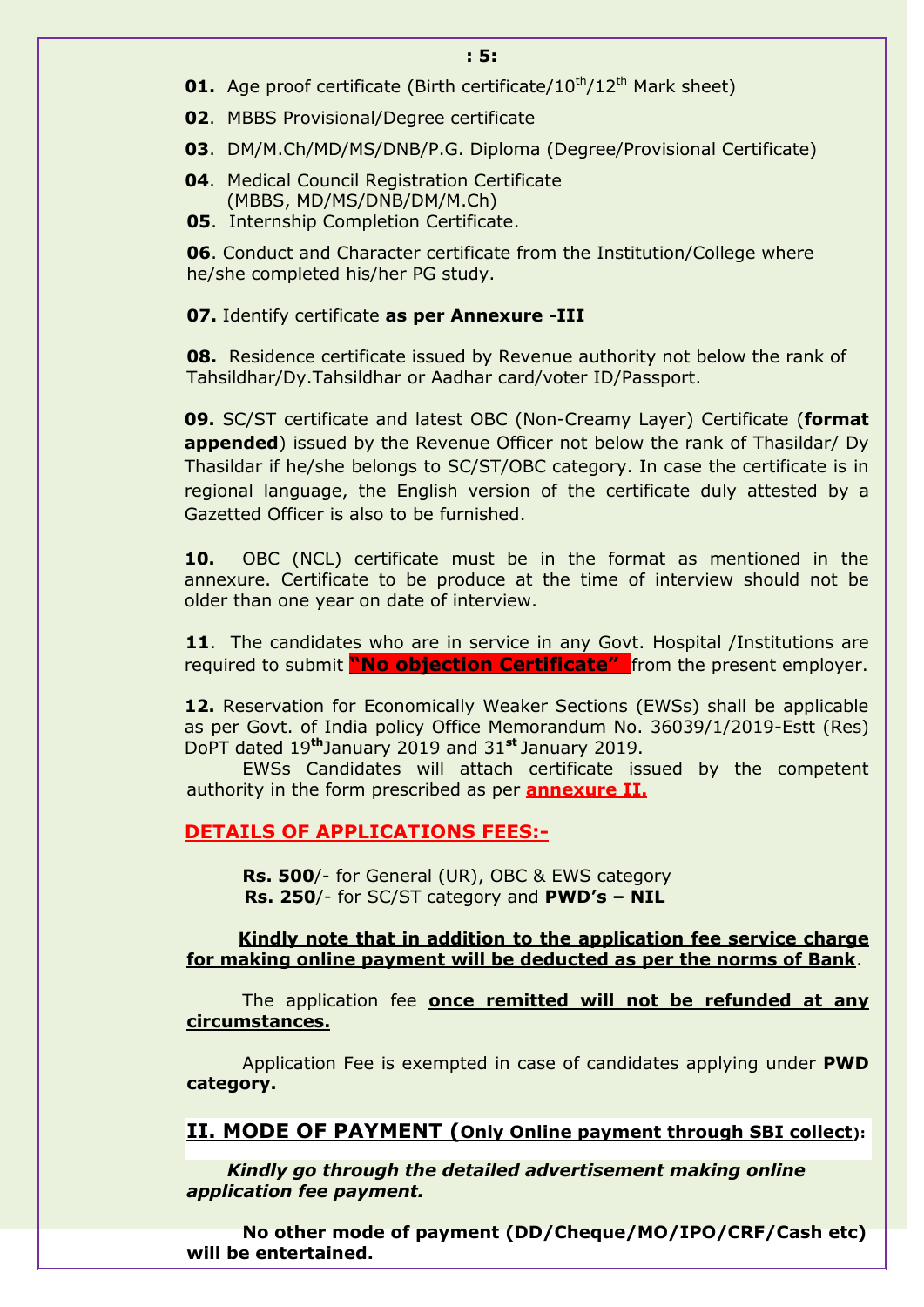The Online application fee payment will be available now itself.

√ Click on the link below:- (Available in JIPMER **Home Page: www.jipmer.puducherry.gov.in)**

## √ **Online Payment SBI collect page will be appeared**

√ Click on the Check box mentioned as I have read and accepted the terms and conditions stated above".

### √ Click on **PROCEED**

√ Select *RESIDENT RECRUITMENT FEE* from the drop down list of select payment category and fill the following details carefully:-

Notification No., Date and month of Notification, Name of the Applicant, Date of Birth, Name of the Post (from the drop down list), Name of the department, Educational Qualification, Category of the Applicant (from the drop down list), Contact No, Email, Communication Address, Application Fee (from the drop down list i.e. Rs. 500 for UR /OBC/EWS & Rs. 250 for SC / ST)

### **Kindly note that in addition to the application fee service charge for making online payment will be deducted as per the norms of Bank.**

√ Select **SUBMIT** and proceed for online payment.

√ Please save the payment copy and the same should be submitted along-with the application for reconciliation.

### **General Information:-**

**1.** If employed under the State or Central Govt. or PSU/Autonomous body, applicants are required to produce NOC from competent authority, failing which they will not be allowed to appear for interview under any circumstances.

**2.** Canvassing in any form will disqualify the candidate.

**3.** Crucial date for determination of eligibility with regards to age experience/ educational qualification etc. **will be the date; the candidates appear in the interview.**

**4. Candidates who does not fulfill any one of the above conditions, will not be allowed to appear for the written test. They are to ensure that they fulfill the eligibility criteria before coming to appear for the walk- in- interview.**

**5.** No travelling allowance will be paid by this Office for attending the Interview except for SC/ST candidates. SC/ST candidates will be paid travelling allowance as per rules. SC/ST candidates should produce their caste certificate issued by the Revenue Officials not below the rank of Tahsildar/Dy Tahsildar.

#### **: 6:**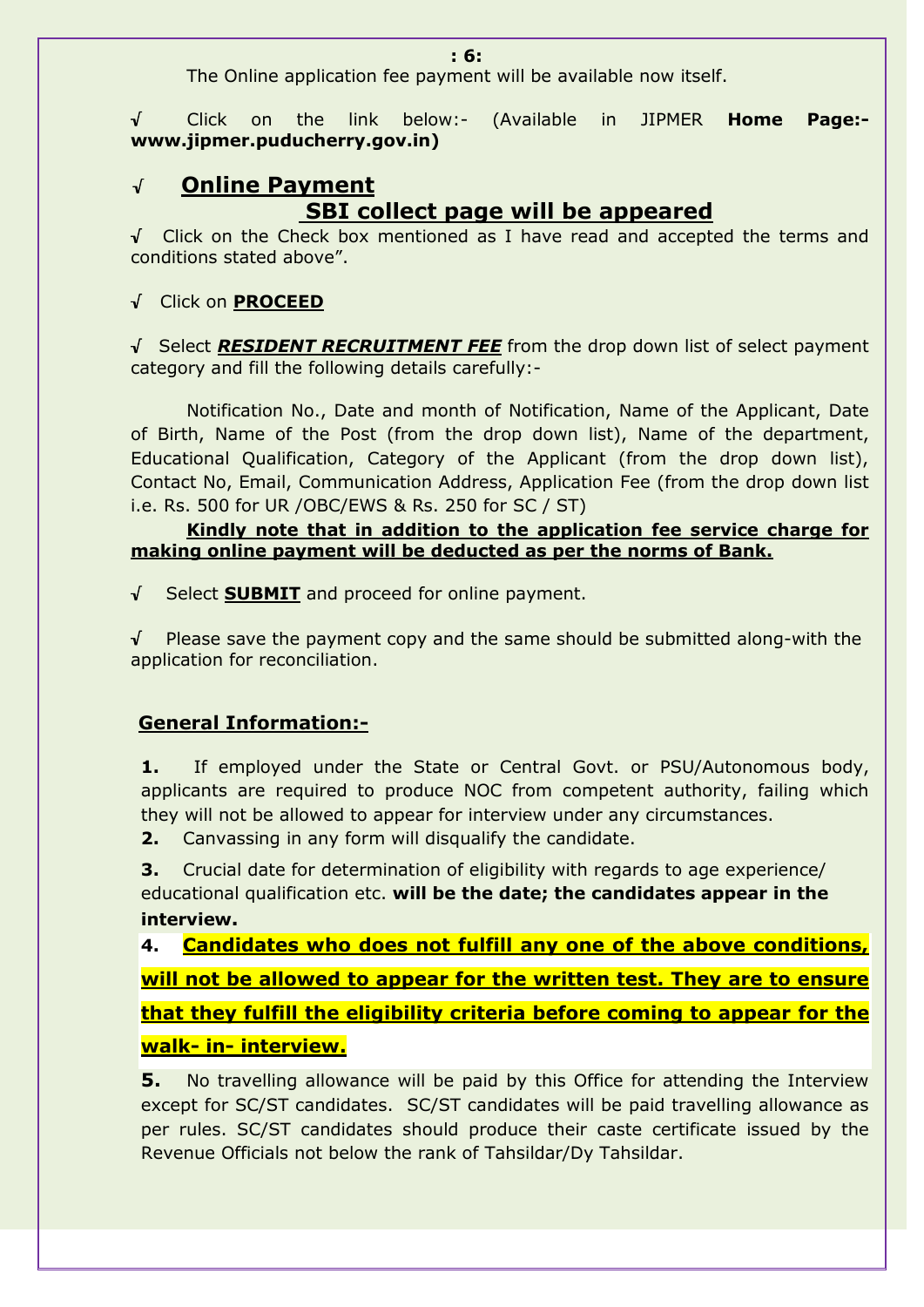**6**. **All information pertaining to this advertisement including date of Interview, result, joining etc. will be displayed only on the JIPMER, Puducherry website which is www.jipmer.puducherry.gov.in only**.

**7.** SC, ST, OBC, EWS and PwD candidates, who are selected on their own merit without relaxed standards, will not be adjusted against the reserved share of vacancies. Such candidates will be accommodated against the General/ Unreserved vacancies in the post as per their position in the overall merit or vacancies earmarked for their category, whichever is advantageous to them. The reserved vacancies will be filled up separately from amongst the eligible SC, ST, OBC, EWS and PwD candidates.

**8**. **No individual intimation will be sent by JIPMER, Puducherry to applicants. It will be the responsibility of applicants to keep abreast of the developments by visiting Institute website www.jipmer.puducherry.gov.in regularly.** 

**9**. In case any information given or declaration by the candidate is found to be false or if the candidate has willfully suppressed any material information relevant to this appointment, he/she will be liable to be removed from the service and action taken as deemed fit by the appointing authority.

#### **SELECTION PROCEDURE: -**

**1.** A written Examination based on **MCQs in the subject concerned** will be conducted for eligible candidate followed by personal interview.

**2.** Selection process for the post of Senior Resident will include a **written examination** (**80%) and review of academic, research credentials including publications academic awards, research paper, presentation in conferences and performance in personal interview (20%).** 

**3. Candidates will be shortlisted for interview based on their written test marks. List of short listed candidates will be displayed in our notice board on the same day. In this regard, this Institute reserves the right to take the final decision.**

**4.** The number of posts to be filled up will be decided by the competent authority.

### **DIRECTOR**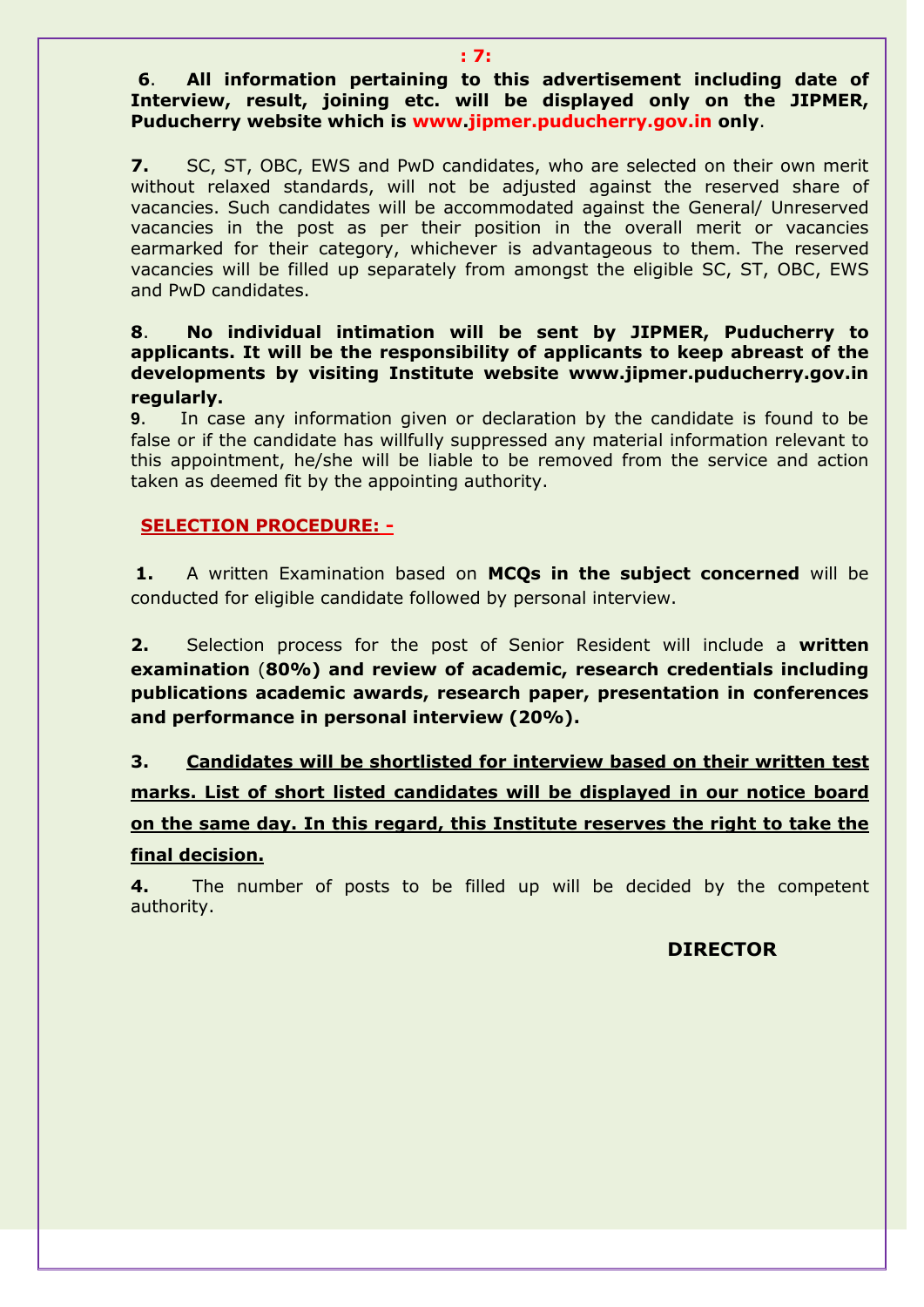**Phone**: 0413- 2272380 To 2272390 **Fax:** 0413- 2272067



Website: **www.jipmer.edu.in**

### **JAWAHARLAL INSTITUTE OF POSTGRADUATE MEDICAL EDUCATION AND RESEARCH, PUDUCHERRY- 605 006.**

*Institute of National Importance*

**(Under the Ministry of Health & Family Welfare, Government of India)** -----------------------------------------------------------------------------------------------------

|                                         | <b>Application form for the post of Senior Resident</b>                                                            |                             |
|-----------------------------------------|--------------------------------------------------------------------------------------------------------------------|-----------------------------|
| Application for the Month & Year: 05/19 | Affix<br>recent<br>passport size                                                                                   |                             |
|                                         | Details of online application fee:                                                                                 | photograph<br>duly<br>Self- |
|                                         |                                                                                                                    | attested                    |
|                                         | Note: In-complete application is liable to be rejected.                                                            |                             |
| 1.                                      | Application for the post of Senior Resident in<br>(Subject/Specialty)                                              |                             |
| 2.                                      | Applicant's Name (IN BLOCK LETTERS)                                                                                |                             |
|                                         |                                                                                                                    |                             |
| 3.                                      | Father's/Husband's Name (IN BLOCK LETTERS)                                                                         |                             |
|                                         |                                                                                                                    |                             |
| 4.                                      | i) Date of Birth of Applicant<br><b>DAY</b><br><b>MONTH</b><br><b>YEAR</b><br>(Attach proof)                       |                             |
|                                         | ii) Age: (as on Interview date)<br><b>YEARS</b><br><b>MONTHS</b><br><b>DAYS</b>                                    |                             |
| 5.                                      | Write in the box ONLY ONE category out of SC/ST/OBC/EWS/GEN<br>to which you belong (Attach proof of SC/ST/OBC/EWS) |                             |
| 6.                                      | Nationality:______________7.Religion:___________________8.Marital Status: _                                        |                             |
| 9.                                      | Educational/Academic/Technical/Professional Qualifications (Attach proof):-                                        |                             |

| <b>Examination</b><br><b>Passed</b> | <b>Subject</b> | <b>Name of</b><br><b>College/Institution</b> | <b>Name of</b><br><b>University</b> | <b>Year of</b><br><b>Passing</b><br>with %of<br><b>Marks</b> | No. of<br>attem<br>pts |
|-------------------------------------|----------------|----------------------------------------------|-------------------------------------|--------------------------------------------------------------|------------------------|
| Matric                              |                |                                              |                                     |                                                              |                        |
| $*M.B.B.S.$                         |                |                                              |                                     |                                                              |                        |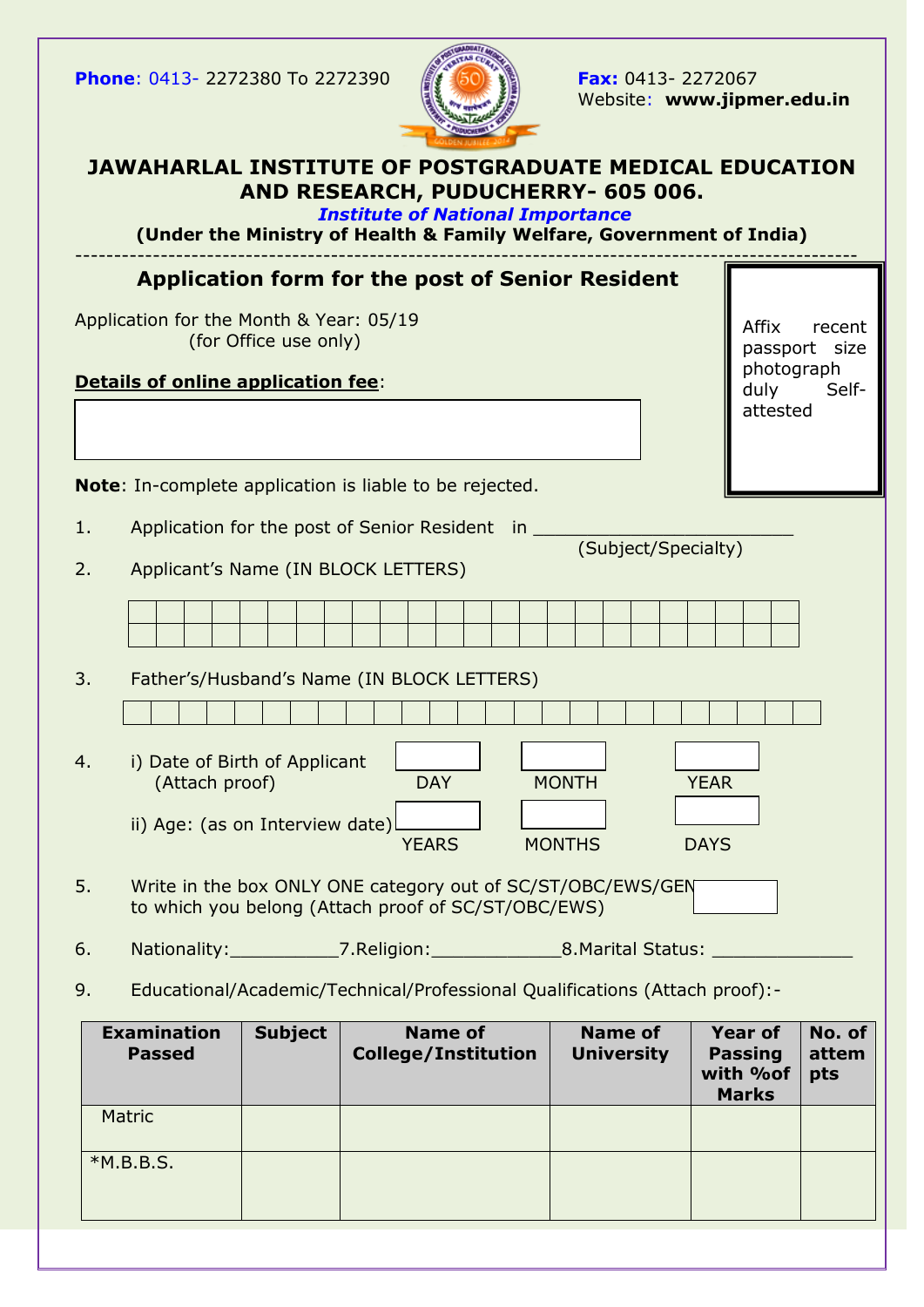|     |                                                                                                                                                     |                                                                                 | : 2: |  |                                                             |  |  |
|-----|-----------------------------------------------------------------------------------------------------------------------------------------------------|---------------------------------------------------------------------------------|------|--|-------------------------------------------------------------|--|--|
|     | *M.D./M.S/DNB/P.G.                                                                                                                                  |                                                                                 |      |  |                                                             |  |  |
|     | Diploma                                                                                                                                             |                                                                                 |      |  |                                                             |  |  |
|     |                                                                                                                                                     |                                                                                 |      |  |                                                             |  |  |
|     | *DNB/M.Ch./DM                                                                                                                                       |                                                                                 |      |  |                                                             |  |  |
|     |                                                                                                                                                     |                                                                                 |      |  |                                                             |  |  |
| ∗   |                                                                                                                                                     | Please attach proof of Recognition of MBBS/MD/MS degree by Medical Council      |      |  |                                                             |  |  |
|     |                                                                                                                                                     | of India. Candidates possessing Degree/PG degree not recognized by MCI will not |      |  |                                                             |  |  |
|     |                                                                                                                                                     | be allowed to appear for interview.                                             |      |  |                                                             |  |  |
|     |                                                                                                                                                     |                                                                                 |      |  |                                                             |  |  |
| 10. | International<br>No. of papers published: National                                                                                                  |                                                                                 |      |  |                                                             |  |  |
| 11. |                                                                                                                                                     |                                                                                 |      |  |                                                             |  |  |
|     | Details of prizes, Medals, Scholarships & National/ International Awards and<br>Additional Qualification such as members of scientific society etc. |                                                                                 |      |  |                                                             |  |  |
|     |                                                                                                                                                     |                                                                                 |      |  |                                                             |  |  |
| 12. |                                                                                                                                                     | Chronological details of up to date appointment after obtaining postgraduate    |      |  |                                                             |  |  |
|     |                                                                                                                                                     | qualification (attach experience certificate)                                   |      |  |                                                             |  |  |
|     | <b>Post held</b>                                                                                                                                    | <b>From</b>                                                                     | To   |  | <b>Organisation/Employer's</b><br><b>Name &amp; Address</b> |  |  |
|     |                                                                                                                                                     |                                                                                 |      |  |                                                             |  |  |
|     |                                                                                                                                                     |                                                                                 |      |  |                                                             |  |  |
|     |                                                                                                                                                     |                                                                                 |      |  |                                                             |  |  |
|     |                                                                                                                                                     |                                                                                 |      |  |                                                             |  |  |

13. (a) Central/State Medical Council with which the applicant is registered (attach proof) :

(b) UG/PG Medical Registration Number :

| <b>Permanent Address</b><br>14. |  |  |  |  |  | <b>Correspondence Address:</b><br>15. |               |
|---------------------------------|--|--|--|--|--|---------------------------------------|---------------|
|                                 |  |  |  |  |  |                                       |               |
|                                 |  |  |  |  |  |                                       |               |
|                                 |  |  |  |  |  |                                       |               |
|                                 |  |  |  |  |  |                                       |               |
| Pin Code:                       |  |  |  |  |  |                                       | Pin Code      |
| Mobile No:                      |  |  |  |  |  |                                       | Mobile No:    |
| E. Mail I.D.:                   |  |  |  |  |  |                                       | E. Mail I.D.: |

16. Details of **enclosures** attached:

#### **DECLARATION to be signed by the candidate**

I hereby declare that I am an Indian National and all statements made in this application are true, complete and correct to the best of my knowledge and belief. I understand that in the event of any information being found false or incorrect, my appointment will be liable to be terminated without any reason or prior notice. I also understand that in case of my final selection, my appointment will be provisional subject to satisfactory police and document verification.

| Date:  |  |
|--------|--|
| Place: |  |

**(Signature of the applicant)**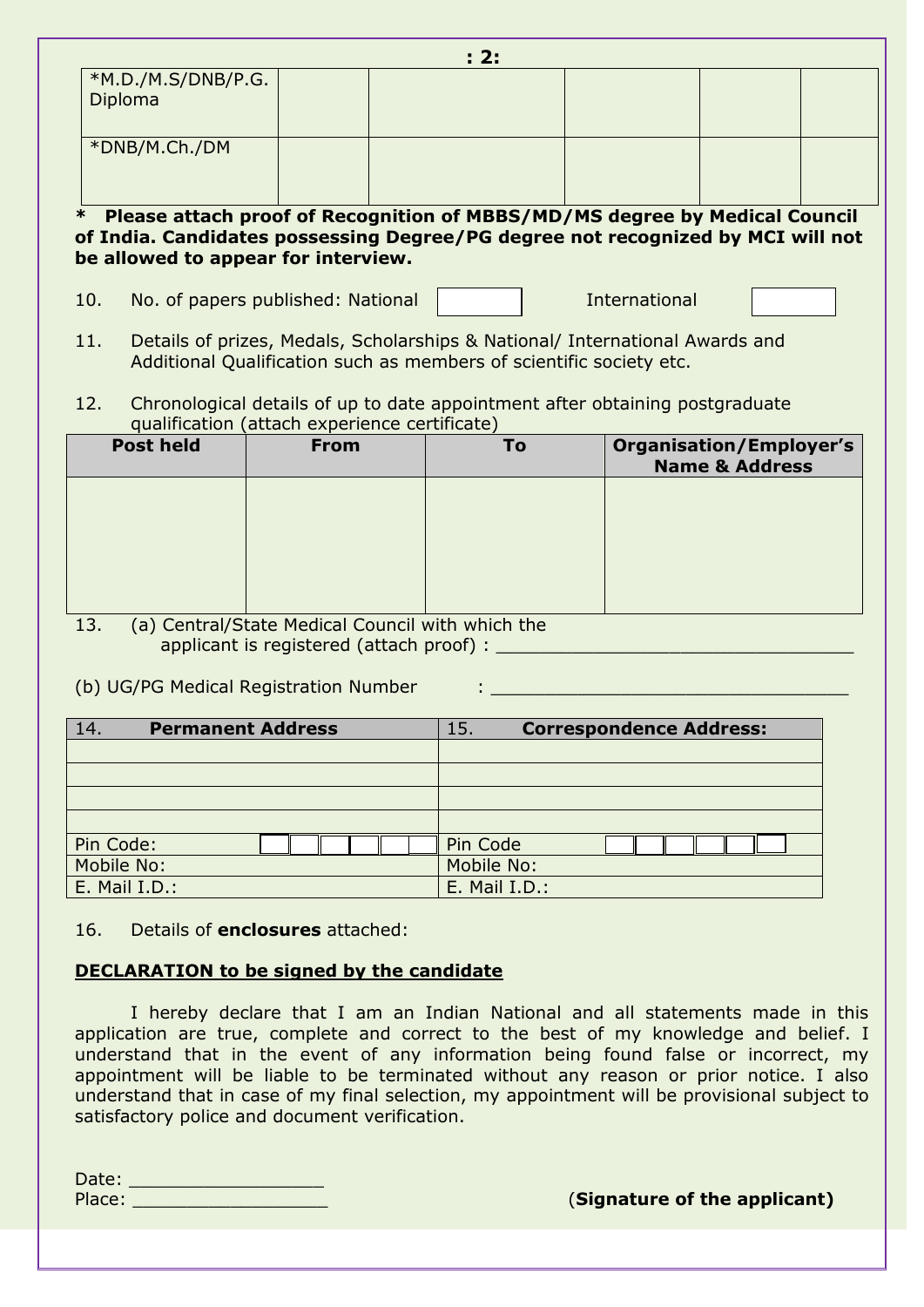| i Ji                                                                                                                                                                                                                                                                                             |
|--------------------------------------------------------------------------------------------------------------------------------------------------------------------------------------------------------------------------------------------------------------------------------------------------|
| DECLARATION TO BE SIGNED BY NON-CREAMY LAYER OBC CANDIDATES ONLY                                                                                                                                                                                                                                 |
|                                                                                                                                                                                                                                                                                                  |
|                                                                                                                                                                                                                                                                                                  |
| <b>Example 2016</b> (certificate enclosed) hereby declare that I belong to                                                                                                                                                                                                                       |
|                                                                                                                                                                                                                                                                                                  |
| Govt. of India for the purpose of reservation in services as per orders contained in                                                                                                                                                                                                             |
| Department of Personnel and Training Office Memorandum No.36012/22/93-Estt(SCT)                                                                                                                                                                                                                  |
| dated 8.9.1993. It is also declared that I do not belong to the persons/sections (creamy                                                                                                                                                                                                         |
| layer) mentioned in Column 3 of OM No. 36012/22/93-Estt(SCT) dated 08.09.1993 and                                                                                                                                                                                                                |
| modified vide Govt. of India, Department of Personnel and Training OM No.36033/3/2004-                                                                                                                                                                                                           |
| Estt(Res) dated 09.03.2004.                                                                                                                                                                                                                                                                      |
|                                                                                                                                                                                                                                                                                                  |
| Place:<br>(Signature of applicant)<br><i>(in running handwriting)</i><br>Date:                                                                                                                                                                                                                   |
| <b>CERTIFICATE / NO OBJECTION BY THE PRESENT EMPLOYER</b><br>(In case candidate is in Govt. / Semi Govt. / PSU/ Autonomous Body service etc.)<br>No<br>Forwarded with the remarks that there is no objection to the selection/appointment<br>to the post applied for at<br>JIPMER, Puducherry-06 |
| <b>Signature of the employer with</b><br><b>Office Stamp</b>                                                                                                                                                                                                                                     |

**: 3:**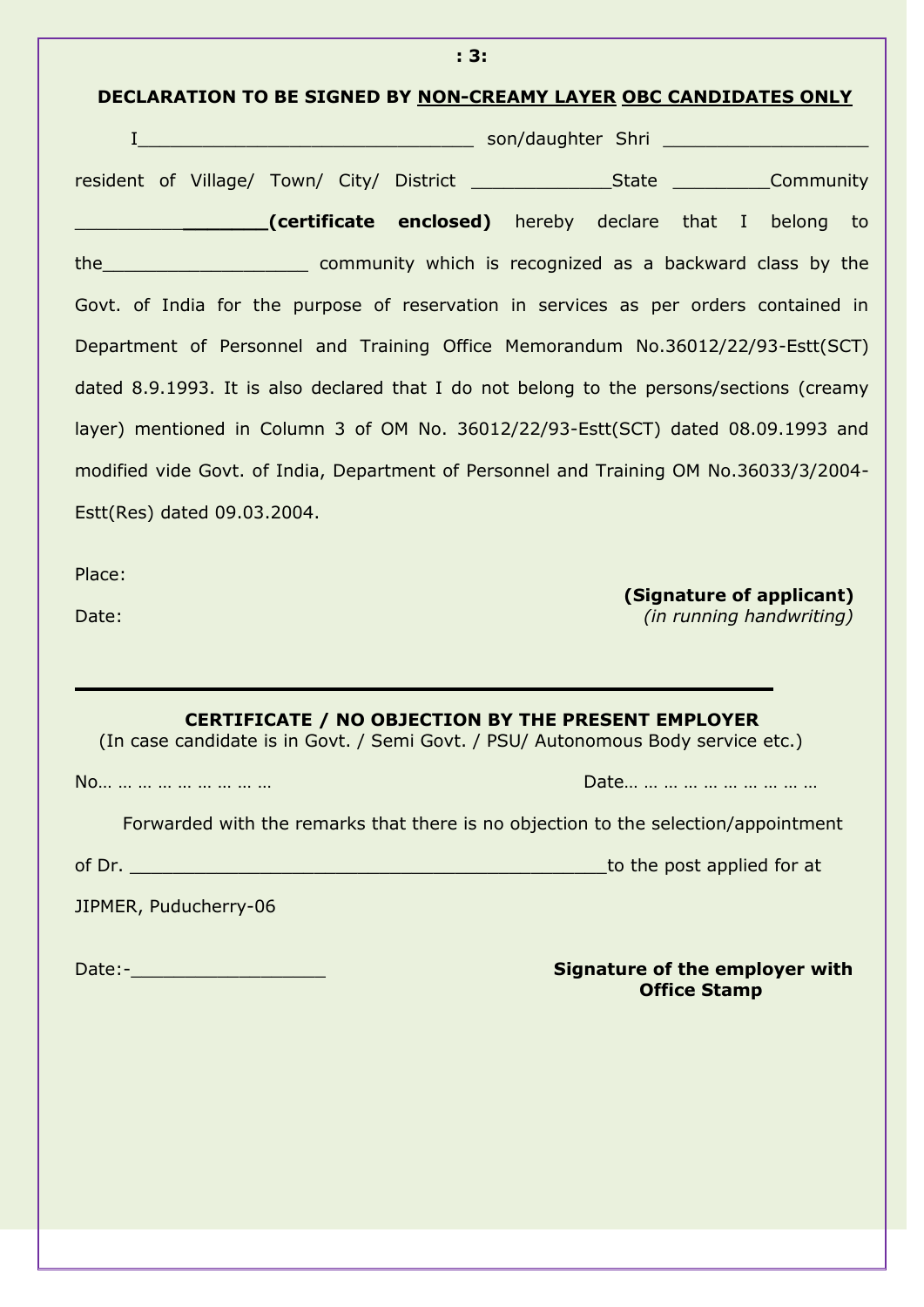|     | : 4:<br>CHECK LIST FOR THE POST OF SENIOR RESIDENT ON REGULAR BASIS                                                                   |    |  |
|-----|---------------------------------------------------------------------------------------------------------------------------------------|----|--|
|     | IN THE DISCIPLINE/DEPARTMENT OF<br>(Put a cross (X) wherever applicable)                                                              |    |  |
| 1.  | Age proof certificate (Birth certificate/10 <sup>th</sup><br>/12 <sup>th</sup> Mark sheet)                                            |    |  |
| 2.  | Passport size photograph affixed and<br>Self-attested.                                                                                |    |  |
| 3.  | Degree/Provisional Certificate for MBBS,<br>Internship completion Certificate,<br>Medical Registration (UG & PG) Certificate attached |    |  |
| 4.  | Character Certificate attached                                                                                                        |    |  |
| 5.  | <b>No Objection Certificate from the present</b><br><b>Employer (if employed)</b>                                                     |    |  |
| 6.  | Degree/Provisional Certificate for MD/MS/DNB:                                                                                         | ÷. |  |
| 7.  | <b>Identify Certificate</b>                                                                                                           |    |  |
| 8.  | Online Payment copy attached                                                                                                          |    |  |
| 9.  | Application duly signed                                                                                                               |    |  |
| 10. | Community (SC/ST), OBC (NCL)/EWS certificate<br>attached (if applicable)                                                              |    |  |
| 11. | Residency proof certificate attached or Voter<br>ID/Aadhar Card copy to be attached                                                   |    |  |
|     | Signature of the Candidate:                                                                                                           |    |  |
|     | Date                                                                                                                                  |    |  |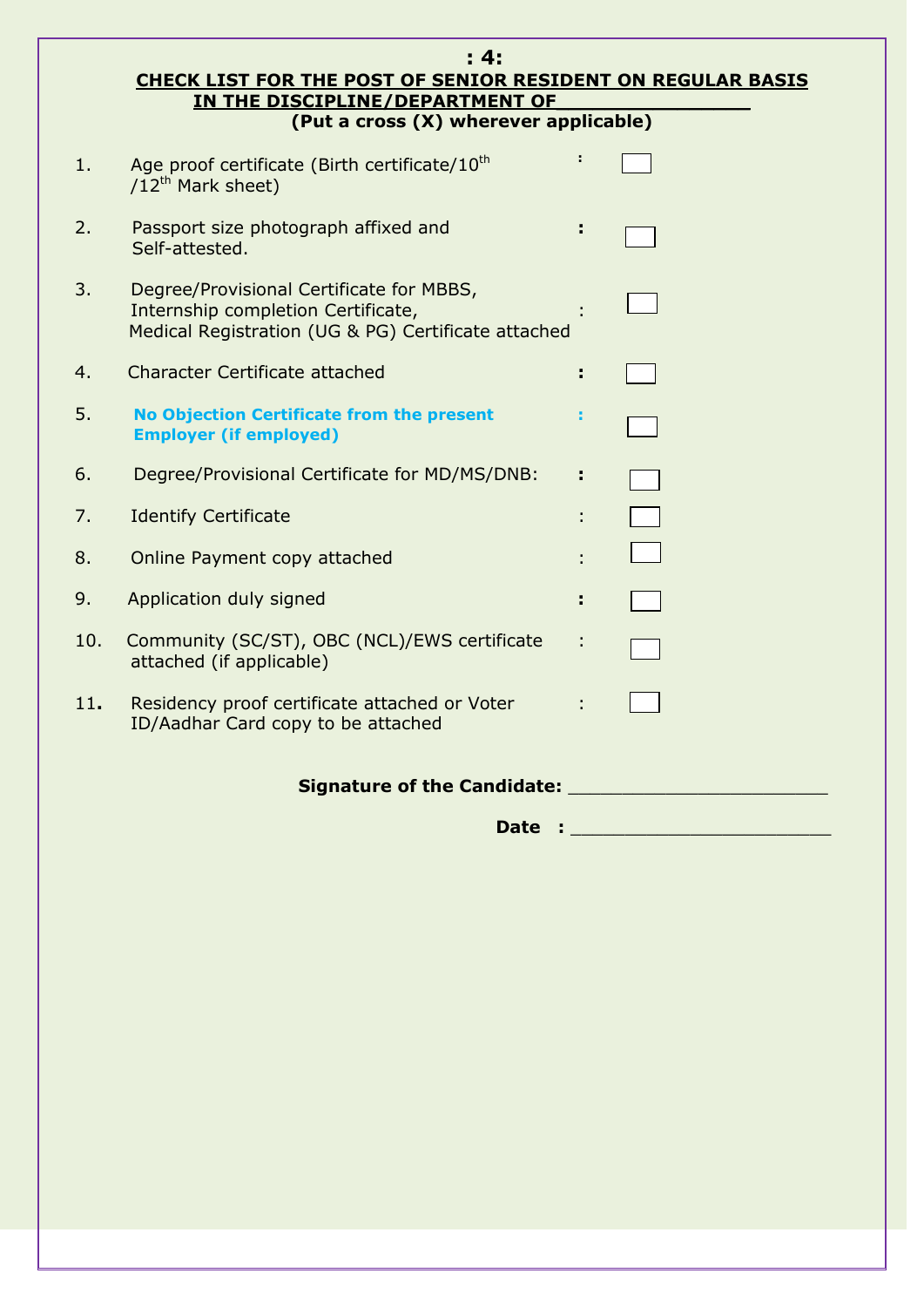# **BIO-DATA**

### **Name of the department** :-

(to be filled by candidate)

- 1. Applicant"s Name (in **BLOCK LETTERS**):-
- 2. Father's Name : 1999. The state of the state of the state of the state of the state of the state of the state of the state of the state of the state of the state of the state of the state of the state of the state of th
- 3. Date of Birth of Applicant :  $\cdot$
- 4. Educational/Academic/Technical/Professional Qualifications:-

| <b>Examination</b><br><b>Passed</b> | <b>Subject</b> | <b>Name of College/</b><br><b>Institution</b> | <b>Name of</b><br><b>University</b> | <b>Year of</b><br><b>Passing</b><br>with % of<br><b>Marks</b> | No.<br><b>of</b><br>attempts |
|-------------------------------------|----------------|-----------------------------------------------|-------------------------------------|---------------------------------------------------------------|------------------------------|
| M.B.B.S                             |                |                                               |                                     |                                                               |                              |
| M.D./M.S/DNB/<br>PG.Diploma         |                |                                               |                                     |                                                               |                              |
| M.Ch/D.M                            |                |                                               |                                     |                                                               |                              |

05. No. of papers published:-

National International

#### 06. Details of prizes,

1. Medals :

2. Scholarships :

3. National/ International Awards and additional qualification such as membership of scientific societies etc.

07. Any other information of meritorious nature.

Date: \_\_\_\_\_\_\_\_\_\_\_\_\_\_\_\_\_\_

Place: **Example 2018 Place: Constanting 2019 Constanting 2019 Constanting 2019 Constanting 2019 Constanting 2019 Constanting 2019 Constanting 2019 Constanting 2019 Constanting 2019 Constanting 2019**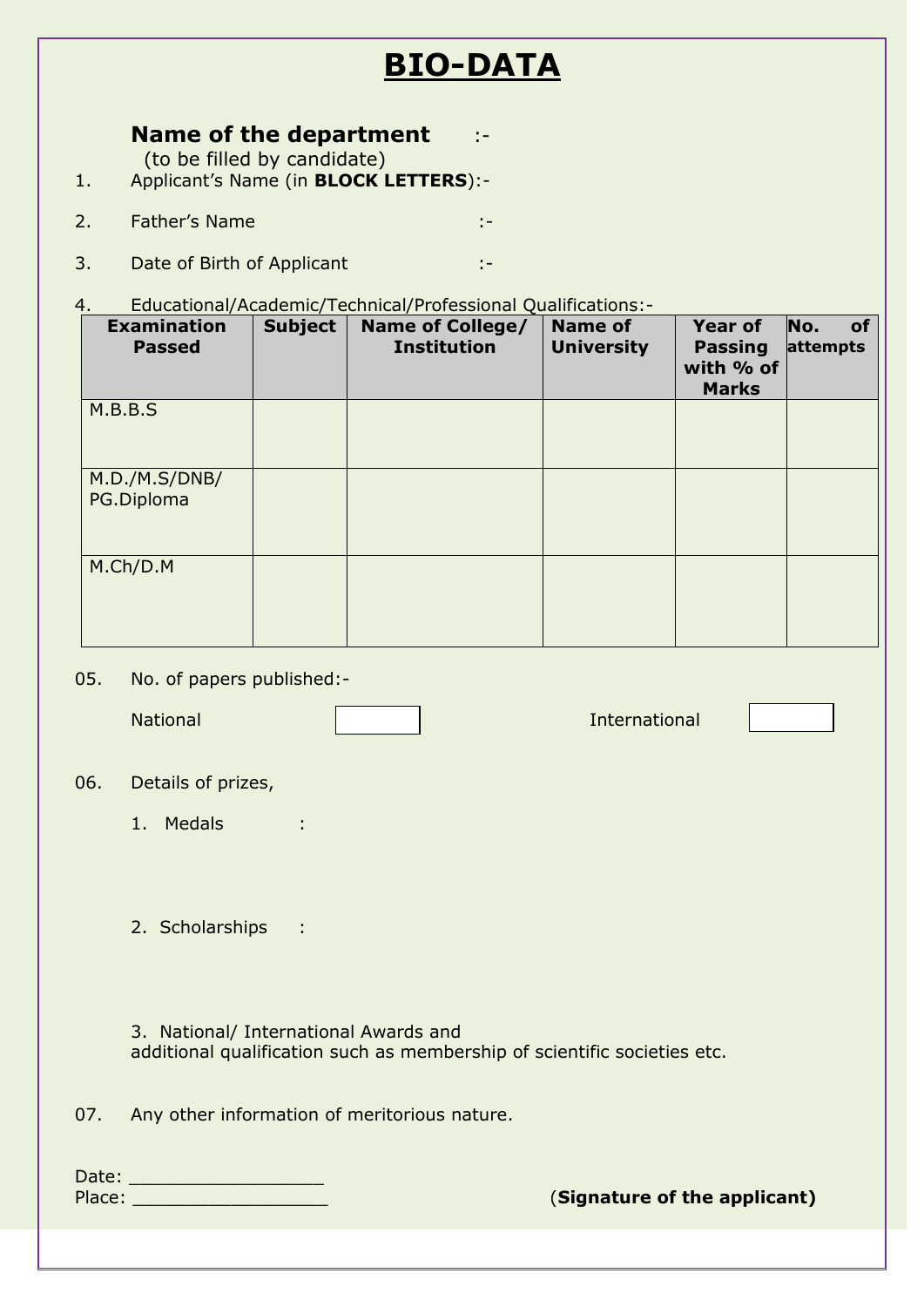#### **: 6: Annexure -I**

### FORM OF CERTIFICATE TO BE PRODUCED BY OTHER BACKWARD CLASSES APPLYING FOR APPOINTMENT TO POST UNDER THE GOVERNMENT OF INDIA

This is to certify that Shri / Smt. / Kum\*. ………………………….............……………………son / daughter of shri ……………………………………………………of village / town……………………… … in District …………… in ………………...............…...… state belongs to ……………….community which is recognised as a backward class under :- **(1)** Resolution No.12011/68/93-BCC© dated 10th September 1993, published in the Gazette of India - Extraordinary - part 1, Section 1, No.186 dated 13th September 1993. **(2)** Resolution No.12011/9/94-BCC dated 19th October 1994, published in the Gazette of India Extraordinary - part 1, Section 1, No.163, dated 20th October 1994. **(3)** Resolution No.12011/7/95-BCC, dated 24th May, 1995, published in Gazette of India - Extraordinary - part 1, Section 1, No.88, dated 25th May 1995. **(4)** Resolution No.12011/44/96-BCC, dated 6th December 1996, published in Gazette of India - Extraordinary - part 1, Section 1, No.210, dated 11th December 1996. **(5)** Resolution No.12011/68/93-BCC, published in Gazette of India - Extraordinary - No.129, dated the 8th July 1997. **(6)** Resolution No.12011/12/96-BCC, published in Gazette of India - Extraordinary - No.164, dated the 1st Sept 1997. **(7)** Resolution No.12011/99/94-BCC, published in Gazette of India - Extraordinary - No.236, dated the 11th Dec 1997. **(8)** Resolution No.12011/13/97-BCC, published in Gazette of India - Extraordinary - No.239, dated the 3rd Dec 1997. **(9)** Resolution No.12011/12/96-BCC, published in Gazette of India - Extraordinary - No.166, dated the 3rd Aug 1998. **(10)** Resolution No.12011/68/93-BCC, published in Gazette of India - Extraordinary - No.171, dated the 6th Aug 1998. **(11)** Resolution No.12011/68/98-BCC, published in Gazette of India - Extraordinary - No.241, dated the 27th Oct 1999. **(12)** Resolution No.12011/88/98-BCC, published in Gazette of India - Extraordinary - No.270, dated the 6th Dec 1999. **(13)** Resolution No.12011/36/99-BCC, published in Gazette of India - Extraordinary - No.71, dated the 4th April 2000. Shri/Smt./Kum\*. ………………….and/or his/her family ordinarily reside(s) in the….…………… District of the …………………… State. This is also to certify that he/she does not belong to the persons/sections (Creamy Layer) mentioned in column 3 (of the Schedule to the Government of India, Department of Personnel & Training OM NO.36012/22/93 - Estt (SCT), dated 08.09.1993) and modified vide Government of India, Department of Personnel and training O.M No.36033/3/2004-Estt.(Res) dated 09.03.2004. Place :....................... Signature\_\_\_\_\_\_\_\_\_\_\_\_\_\_\_\_\_\_\_\_\_\_\_\_\_\_\_\_\_ Dated : ..................... **District Magistrate/Dy. Commissioner etc.** \*Strike out whichever is not applicable (With seal of office) **NB:** (a) The term 'ordinarily' used here will have the same meaning as in section 20 of the Representation of People's Act. 1950. ------------------------------------------------------------------------------------------------------------------------ **The Authorities competent to issue OBC caste certificates are indicated below :- (i)** District Magistrate / Additional Magistrate / Collector / Deputy Commissioner /Additional Deputy Commissioner / Deputy Collector / 1st class Stipendiary Magistrate / Sub - Divisional Magistrate / Taluk Magistrate / Executive Magistrate / Extra Assistant Commissioner (not below the rank of 1st class Stipendiary Magistrate). **(ii)** Chief Presidency Magistrate / Additional Chief Presidency Magistrate/ Presidency Magistrate.

**(iii)** Revenue Officer not below the rank of Tahsildhar, and

**(iv)** Sub-Divisional Officer of the area where the Candidate and or his family resides.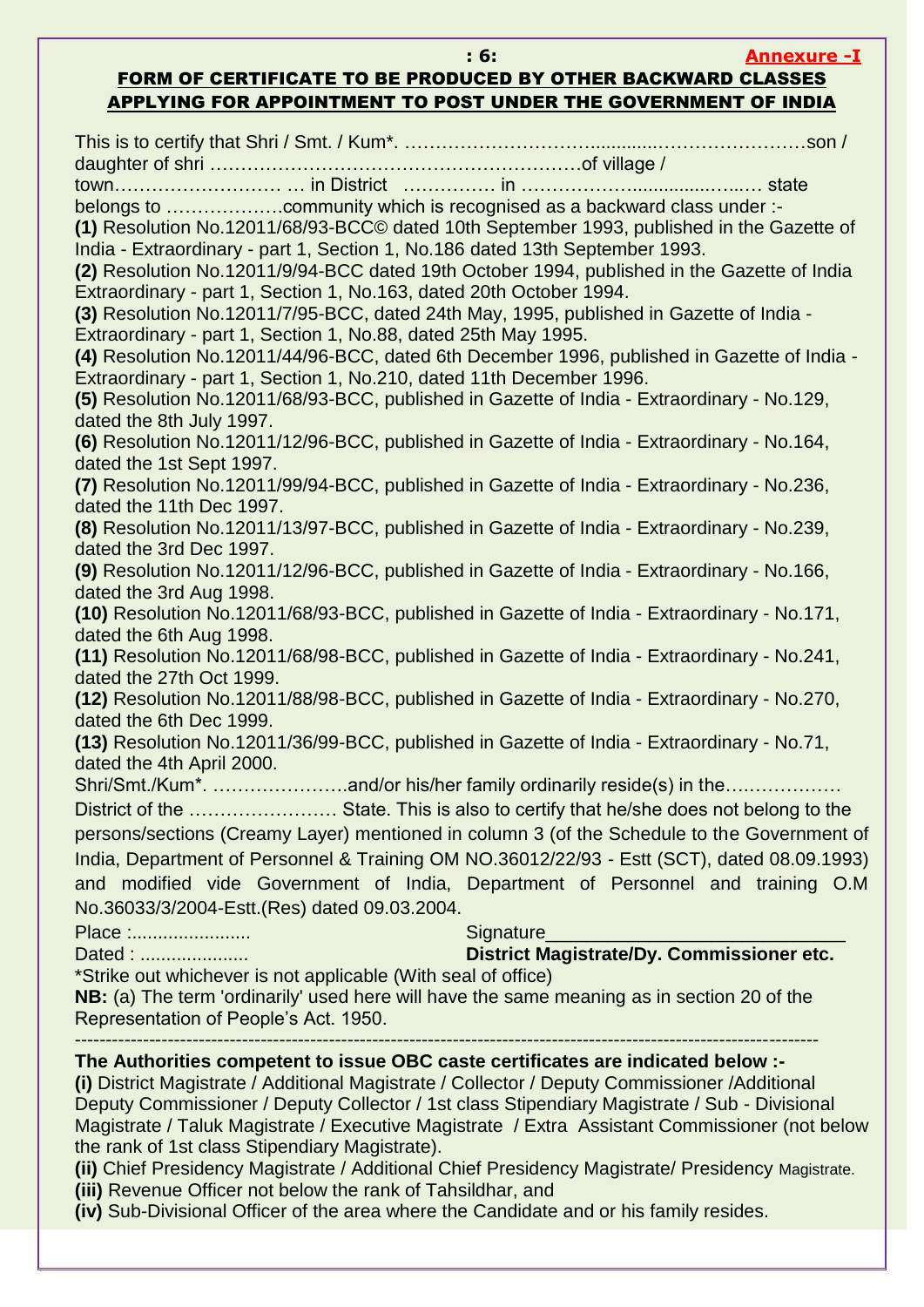#### **Annexure-II**

#### **Government of............... (Name & Address of the authority issuing the certificate)**

#### **INCOME & ASSEST CERTIFICATE TO BE PRODUCED BY ECONOMICALLY WEAKER SECTIONS**

Certificate No. \_\_\_\_\_\_\_\_\_\_\_\_ Date \_\_\_\_\_\_\_\_\_\_\_\_\_\_\_\_\_

### **VALID FOR THE YEAR\_\_\_\_\_\_\_\_\_\_**

This is to certify that Shri/Smt./Kumari \_\_\_\_\_\_\_\_\_\_\_\_\_\_\_\_\_\_\_\_\_son/daughter/wife of \_\_\_\_\_\_\_\_\_\_\_\_\_\_permanent resident of \_\_\_\_\_\_\_\_\_\_\_\_\_\_,Village/Street\_\_\_\_\_\_\_\_\_\_\_\_\_ Post Office\_\_\_\_\_\_\_\_\_\_\_\_\_\_\_\_\_\_\_\_\_\_\_\_\_\_District\_\_\_\_\_\_\_\_\_\_\_\_\_\_\_\_\_\_\_\_\_\_\_\_\_\_\_\_\_in the State/ Union Territory\_\_\_\_\_\_\_\_\_\_\_\_\_\_\_\_\_\_\_Pin Code\_\_\_\_\_\_\_\_\_\_Whose photograph is attested below belongs to Economically Weaker Sections, since the gross annual income\* of his/her "family"\*\* is below Rs. 8 Lakh (Rupees Eight Lakh only) for the financial year His/ her family does not own or possess any of the following assets \*\*\* I. 5 acres of agricultural land and above;

II. Residential flat of 1000 sq. ft. and above;

III. Residential plot of 100 sq. Yards and above in notified municipalities;

 IV. Residential plot of 200 sq. Yards and above in areas other than the notified municipalities.

2. Shri/Smt./Kumari\_\_\_\_\_\_\_\_\_\_\_\_\_\_\_\_\_\_\_\_\_\_\_\_\_\_\_\_\_\_belongs to the \_\_\_\_\_\_\_\_\_\_\_\_\_\_\_caste which is not recognized as a Scheduled Caste, Scheduled Tribe and Other Backward Classes (Central List).

Signature with seal of Office

Name\_\_\_\_\_\_\_\_\_\_\_\_\_\_\_\_\_\_\_\_\_\_\_\_\_\_\_\_\_\_\_\_\_\_\_\_ Designation

Recent Passport size attested photograph of the applicant

Recent Passport size attested photograph of the applicant

\* Note 1: Income covered all sources i.e. salary, agriculture, business, profession etc.

\*\*Note 2: The term "Family" for this purpose include the person, who seeks benefit of reservation, his/ her parents and siblings below the age of 18 years as also his/her spouse and children below the age of 18 years.

 $\_$  , and the set of the set of the set of the set of the set of the set of the set of the set of the set of the set of the set of the set of the set of the set of the set of the set of the set of the set of the set of th

\*\*\*Note 3: The property held by a "Family" in different locations or different places/cities have been clubbed while applying the land or property holding test to determine EWS status.